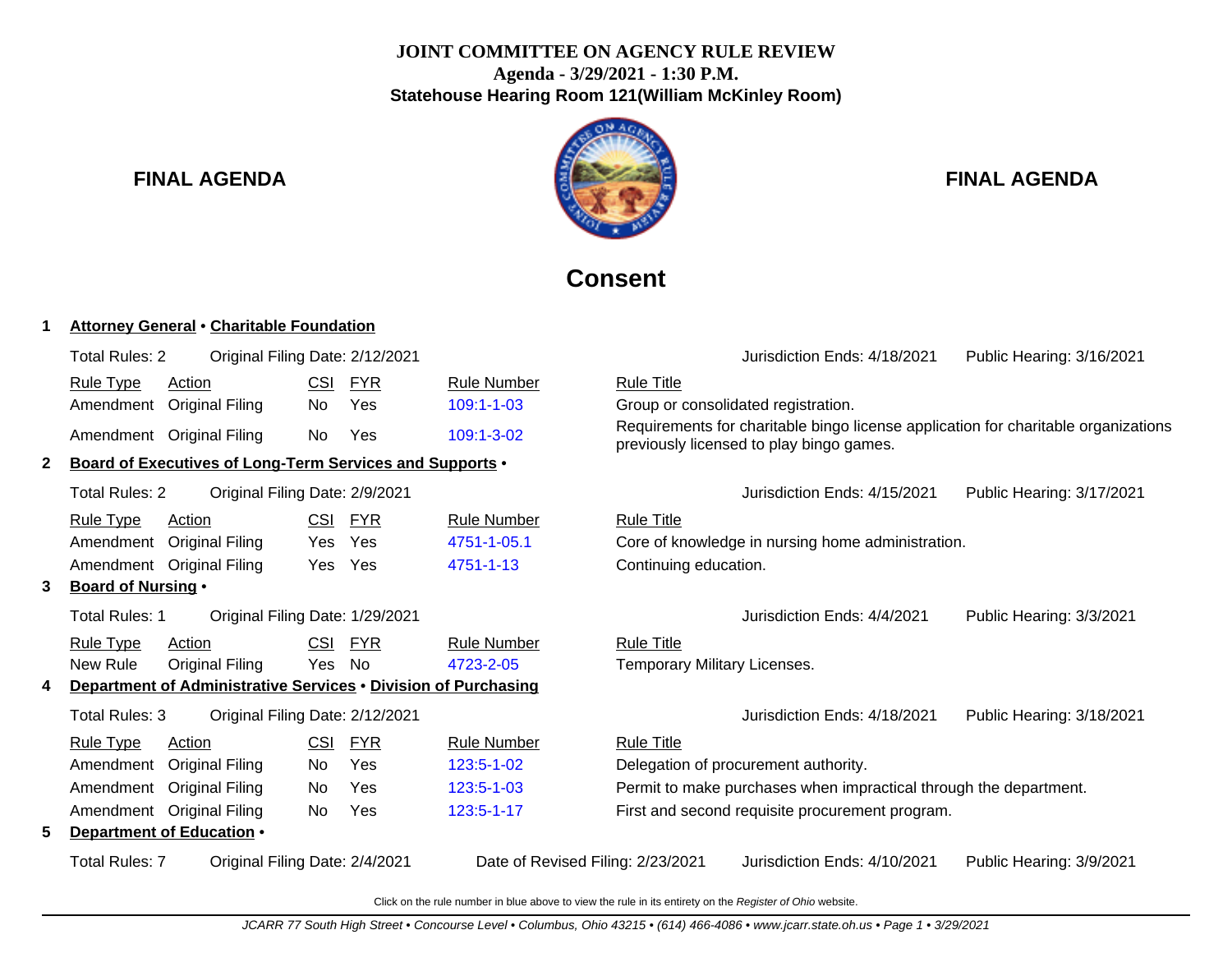### **JOINT COMMITTEE ON AGENCY RULE REVIEW 3/29/2021 - 1:30 P.M. Statehouse Hearing Room 121(William McKinley Room)**

**FINAL AGENDA**

|   | <b>Rule Type</b>                                      | Action                                                | <b>CSI</b> | <b>FYR</b> | <b>Rule Number</b> | <b>Rule Title</b>                                                                                           |
|---|-------------------------------------------------------|-------------------------------------------------------|------------|------------|--------------------|-------------------------------------------------------------------------------------------------------------|
|   | Amendment                                             | <b>Revised Filing</b>                                 | No         | Yes        | 3301-43-01         | Definitions.                                                                                                |
|   |                                                       | Amendment Revised Filing                              | No         | Yes        | 3301-43-02         | Establishment of adult high school diploma programs.                                                        |
|   |                                                       | Amendment Revised Filing                              | No         | Yes        | 3301-43-03         | Eligibility criteria for adult high school continuation and earning equivalent adult<br>high school credit. |
|   |                                                       | Amendment Revised Filing                              | No         | Yes        | 3301-43-04         | Program elements, basis for awarding adult high school credits.                                             |
|   |                                                       | Amendment Revised Filing                              | No         | Yes        | 3301-43-05         | Criteria for issuing diplomas.                                                                              |
|   |                                                       | Amendment Revised Filing                              | No.        | Yes        | 3301-43-06         | Administering ninth-grade proficiency and Ohio graduation tests to eligible adults.                         |
|   |                                                       | Amendment Revised Filing                              | No         | Yes        | 3301-43-07         | Program reimbursement, adult high school continuation.                                                      |
| 6 |                                                       | Department of Insurance .                             |            |            |                    |                                                                                                             |
|   | <b>Total Rules: 1</b>                                 | Original Filing Date: 1/29/2021                       |            |            |                    | Jurisdiction Ends: 4/4/2021<br>Public Hearing: 3/1/2021                                                     |
|   | <b>Rule Type</b>                                      | Action                                                | <b>CSI</b> | <b>FYR</b> | <b>Rule Number</b> | <b>Rule Title</b>                                                                                           |
|   | New Rule                                              | <b>Original Filing</b>                                | <b>No</b>  | <b>No</b>  | 3901-1-67          | Alternative derivative and reserve accounting practices.                                                    |
| 7 | Department of Job and Family Services . Child Support |                                                       |            |            |                    |                                                                                                             |
|   | Total Rules: 5                                        | Original Filing Date: 1/28/2021                       |            |            |                    | Jurisdiction Ends: 4/3/2021<br>Public Hearing: 3/3/2021                                                     |
|   | <b>Rule Type</b>                                      | Action                                                | <b>CSI</b> | <b>FYR</b> | <b>Rule Number</b> | <b>Rule Title</b>                                                                                           |
|   | Amendment                                             | <b>Original Filing</b>                                | No.        | Yes        | 5101:12-80-07      | Mandatory electronic disbursement.                                                                          |
|   | Amendment                                             | <b>Original Filing</b>                                | No         | Yes        | 5101:12-80-10.2    | Prorating support collections.                                                                              |
|   |                                                       | Amendment Original Filing                             | No         | <b>Yes</b> | 5101:12-80-14.1    | Distribution of assigned support in a Title IV-D public assistance case.                                    |
|   | Amendment                                             | <b>Original Filing</b>                                | No         | Yes        | 5101:12-80-14.2    | Assignment and distribution in a Title IV-D/Title IV-E foster care maintenance case.                        |
|   |                                                       | Amendment Original Filing                             | No         | Yes        | 5101:12-80-99      | Chapter 5101:12-80 forms - collections and disbursements.                                                   |
| 8 |                                                       | Department of Job and Family Services . Child Support |            |            |                    |                                                                                                             |
|   | <b>Total Rules: 2</b>                                 | Original Filing Date: 1/28/2021                       |            |            |                    | Jurisdiction Ends: 4/3/2021<br>Public Hearing: 3/3/2021                                                     |
|   | <b>Rule Type</b>                                      | Action                                                | <b>CSI</b> | <b>FYR</b> | <b>Rule Number</b> | <b>Rule Title</b>                                                                                           |
|   | Amendment                                             | <b>Original Filing</b>                                | No         | Yes        | 5101:12-1-56       | Assigned medical support collections incentives.                                                            |
|   |                                                       | Amendment Original Filing                             | <b>No</b>  | Yes        | 5101:12-10-31      | Requirement to cooperate with the child support enforcement agency.                                         |
| 9 |                                                       | Department of Job and Family Services . Child Support |            |            |                    |                                                                                                             |
|   | Total Rules: 4                                        | Original Filing Date: 1/28/2021                       |            |            |                    | Jurisdiction Ends: 4/3/2021<br>Public Hearing: 3/3/2021                                                     |
|   | <b>Rule Type</b>                                      | Action                                                | <b>CSI</b> | <b>FYR</b> | <b>Rule Number</b> | <b>Rule Title</b>                                                                                           |
|   |                                                       | Amendment Original Filing                             | No         | Yes        | 5101:12-1-25       | Record retention, disposal, and destruction of fiscal, statistical, and administrative<br>records.          |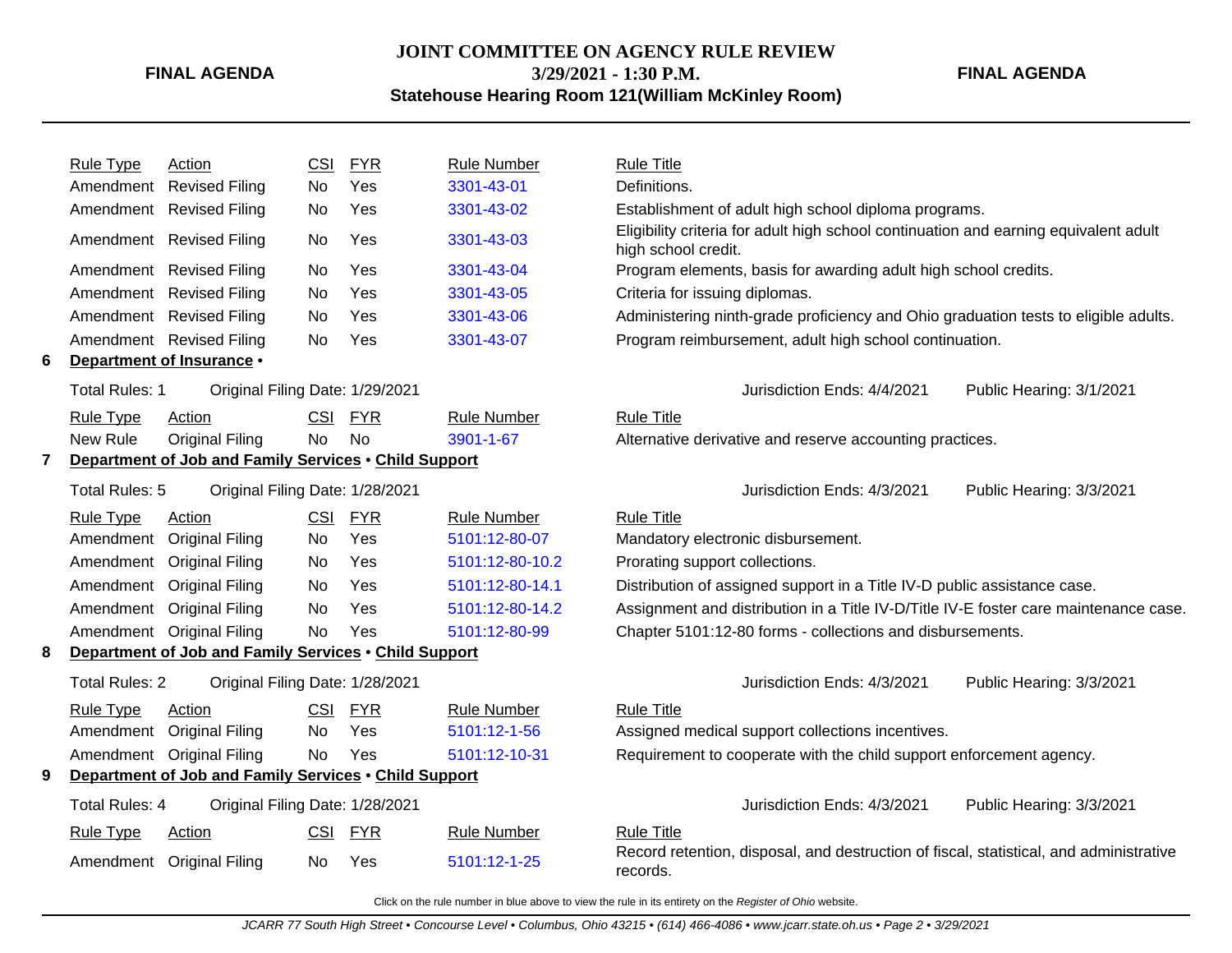## **JOINT COMMITTEE ON AGENCY RULE REVIEW 3/29/2021 - 1:30 P.M.**

**Statehouse Hearing Room 121(William McKinley Room)**

Amendment Original Filing No Yes [5101:12-10-90](http://www.registerofohio.state.oh.us/jsps/publicdisplayrules/processPublicDisplayRules.jsp?entered_rule_no=5101:12-10-90&doWhat=GETBYRULENUM&raID=0) New hire reporting program. Rescission Original Filing No Yes [5101:12-10-90.2](http://www.registerofohio.state.oh.us/jsps/publicdisplayrules/processPublicDisplayRules.jsp?entered_rule_no=5101:12-10-90.2&doWhat=GETBYRULENUM&raID=0) New hire directory of employees. Rescission Original Filing No Yes [5101:12-10-90.3](http://www.registerofohio.state.oh.us/jsps/publicdisplayrules/processPublicDisplayRules.jsp?entered_rule_no=5101:12-10-90.3&doWhat=GETBYRULENUM&raID=0) New hire directory of independent contractors. **10 Department of Job and Family Services** • **Child Support** Total Rules: 5 Original Filing Date: 2/3/2021 Jurisdiction Ends: 4/9/2021 Public Hearing: 3/10/2021 Rule Type Action **CSI FYR** Rule Number Rule Title Amendment Original Filing No Yes [5101:12-50-32.10](http://www.registerofohio.state.oh.us/jsps/publicdisplayrules/processPublicDisplayRules.jsp?entered_rule_no=5101:12-50-32.10&doWhat=GETBYRULENUM&raID=0) Joint refunds. Amendment Original Filing No Yes [5101:12-50-32.5](http://www.registerofohio.state.oh.us/jsps/publicdisplayrules/processPublicDisplayRules.jsp?entered_rule_no=5101:12-50-32.5&doWhat=GETBYRULENUM&raID=0) Administrative offset review of federal income tax refund offset program submittals. Amendment Original Filing No Yes [5101:12-50-32.6](http://www.registerofohio.state.oh.us/jsps/publicdisplayrules/processPublicDisplayRules.jsp?entered_rule_no=5101:12-50-32.6&doWhat=GETBYRULENUM&raID=0) The federal income tax refund offset process. Amendment Original Filing No Yes [5101:12-50-32.8](http://www.registerofohio.state.oh.us/jsps/publicdisplayrules/processPublicDisplayRules.jsp?entered_rule_no=5101:12-50-32.8&doWhat=GETBYRULENUM&raID=0) Federal income tax refund offset reports. Amendment Original Filing No No [5101:12-50-99](http://www.registerofohio.state.oh.us/jsps/publicdisplayrules/processPublicDisplayRules.jsp?entered_rule_no=5101:12-50-99&doWhat=GETBYRULENUM&raID=0) Chapter 5101:12-50 forms - enforcement of the support order. **11 Department of Job and Family Services** • **Division of Food Stamps** Total Rules: 1 Original Filing Date: 2/11/2021 **Communist Communist Communist Communist Communist Communist Communist Communist Communist Communist Communist Communist Communist Communist Communist Communist Communist Comm** Rule Type Action CSI FYR Rule Number Rule Title Amendment Original Filing No No [5101:4-1-13](http://www.registerofohio.state.oh.us/jsps/publicdisplayrules/processPublicDisplayRules.jsp?entered_rule_no=5101:4-1-13&doWhat=GETBYRULENUM&raID=0) Food assistance: availability of information, program administration, office operations, and income eligibility verification system information. **12 Department of Job and Family Services** • **Division of Food Stamps** Total Rules: 1 Original Filing Date: 1/28/2021 **Contained Accord Public Heart Accord Public Heart Accord Public Hearing:** Rule Type Action **CSI FYR** Rule Number Rule Title New Rule Original Filing No No [5101:4-8-17](http://www.registerofohio.state.oh.us/jsps/publicdisplayrules/processPublicDisplayRules.jsp?entered_rule_no=5101:4-8-17&doWhat=GETBYRULENUM&raID=0) Food assistance: calculating the overpayment claim amount and processing intentional program violations. **13 Department of Job and Family Services** • **Division of Food Stamps** Total Rules: 1 Original Filing Date: 1/28/2021 **Contained Accord Public Heart Contained Accord Public Hearing:** Total Rules: 4/3/2021 Public Hearing: Rule Type Action **CSI FYR** Rule Number Rule Title Rescission Original Filing No Yes [5101:4-8-17](http://www.registerofohio.state.oh.us/jsps/publicdisplayrules/processPublicDisplayRules.jsp?entered_rule_no=5101:4-8-17&doWhat=GETBYRULENUM&raID=0) Food assistance: calculating the overpayment claim amount. **14 Department of Job and Family Services** • **Division of Food Stamps** Total Rules: 2 Original Filing Date: 2/11/2021 **Contained Accord Public Heart Containers** Jurisdiction Ends: 4/17/2021 Public Hearing: Rule Type Action **CSI FYR** Rule Number Rule Title Amendment Original Filing No Yes [5101:4-1-04](http://www.registerofohio.state.oh.us/jsps/publicdisplayrules/processPublicDisplayRules.jsp?entered_rule_no=5101:4-1-04&doWhat=GETBYRULENUM&raID=0) Food assistance: benefit issuance and use. Amendment Original Filing No Yes [5101:4-6-15](http://www.registerofohio.state.oh.us/jsps/publicdisplayrules/processPublicDisplayRules.jsp?entered_rule_no=5101:4-6-15&doWhat=GETBYRULENUM&raID=0) Food assistance: determining eligibility of an assistance group when other nonassistance group members share the same address.

Click on the rule number in blue above to view the rule in its entirety on the Register of Ohio website.

**FINAL AGENDA**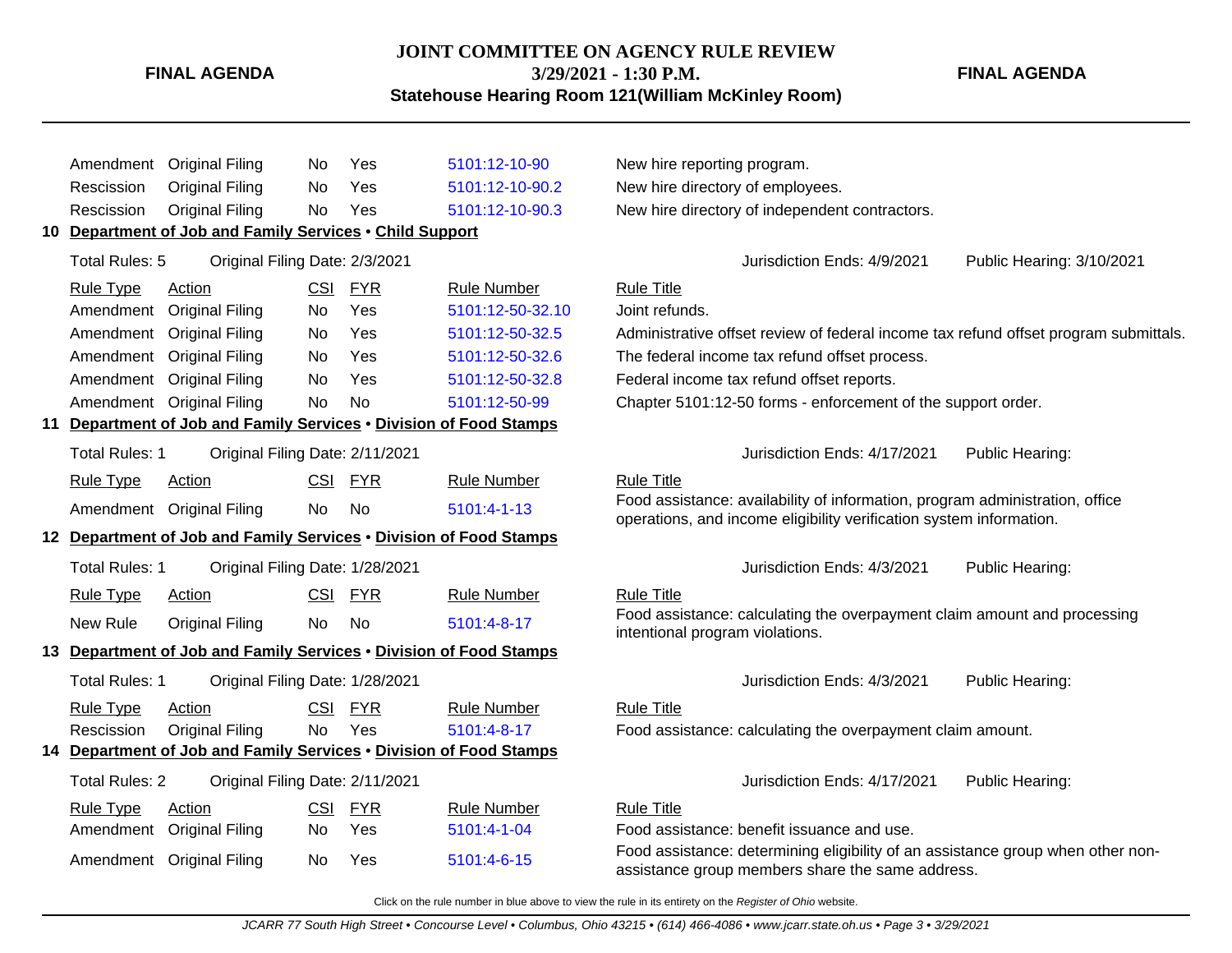**FINAL AGENDA**

|    |                       |                                                         |            |            | 15 Department of Job and Family Services . Division of Public Assistance |                                  |                                                                                                                  |                                                                                      |
|----|-----------------------|---------------------------------------------------------|------------|------------|--------------------------------------------------------------------------|----------------------------------|------------------------------------------------------------------------------------------------------------------|--------------------------------------------------------------------------------------|
|    | <b>Total Rules: 1</b> | Original Filing Date: 1/28/2021                         |            |            |                                                                          |                                  | Jurisdiction Ends: 4/3/2021                                                                                      | Public Hearing: 3/3/2021                                                             |
|    | <b>Rule Type</b>      | Action                                                  | <b>CSI</b> | <b>FYR</b> | <b>Rule Number</b>                                                       | <b>Rule Title</b>                |                                                                                                                  |                                                                                      |
|    |                       | Amendment Original Filing                               | No         | Yes        | 5101:1-1-03                                                              |                                  |                                                                                                                  | Disclosure of recipient information, nondiscrimination, and treatment of information |
|    |                       |                                                         |            |            | 16 Department of Job and Family Services . Division of Public Assistance |                                  | received from the internal revenue service and social security administration.                                   |                                                                                      |
|    |                       |                                                         |            |            |                                                                          |                                  |                                                                                                                  |                                                                                      |
|    | <b>Total Rules: 1</b> | Original Filing Date: 2/11/2021                         |            |            |                                                                          |                                  | Jurisdiction Ends: 4/17/2021                                                                                     | Public Hearing: 3/17/2021                                                            |
|    | <b>Rule Type</b>      | Action                                                  | CSI        | <b>FYR</b> | <b>Rule Number</b>                                                       | <b>Rule Title</b>                |                                                                                                                  |                                                                                      |
|    | Amendment             | <b>Original Filing</b>                                  | No.        | Yes        | $5101:1 - 1 - 01$                                                        |                                  | Temporary assistance for needy families definitions.                                                             |                                                                                      |
|    |                       |                                                         |            |            | 17 Department of Job and Family Services . Division of Public Assistance |                                  |                                                                                                                  |                                                                                      |
|    | <b>Total Rules: 1</b> | Original Filing Date: 2/11/2021                         |            |            |                                                                          |                                  | Jurisdiction Ends: 4/17/2021                                                                                     | Public Hearing: 3/17/2021                                                            |
|    | <b>Rule Type</b>      | Action                                                  | <b>CSI</b> | <b>FYR</b> | <b>Rule Number</b>                                                       | <b>Rule Title</b>                |                                                                                                                  |                                                                                      |
|    | Amendment             | <b>Original Filing</b>                                  | No         | Yes        | 5101:1-23-60                                                             | Ohio works first: underpayments. |                                                                                                                  |                                                                                      |
|    |                       |                                                         |            |            | 18 Department of Job and Family Services . Division of Public Assistance |                                  |                                                                                                                  |                                                                                      |
|    | Total Rules: 1        | Original Filing Date: 2/11/2021                         |            |            |                                                                          |                                  | Jurisdiction Ends: 4/17/2021                                                                                     | Public Hearing: 3/17/2021                                                            |
|    | <b>Rule Type</b>      | Action                                                  | <b>CSI</b> | <b>FYR</b> | <b>Rule Number</b>                                                       | <b>Rule Title</b>                |                                                                                                                  |                                                                                      |
|    | Amendment             | <b>Original Filing</b>                                  | <b>No</b>  | Yes        | 5101:1-3-03                                                              |                                  | Ohio works first: residence and living arrangement requirement.                                                  |                                                                                      |
|    |                       |                                                         |            |            | 19 Department of Job and Family Services . Division of Social Services   |                                  |                                                                                                                  |                                                                                      |
|    | <b>Total Rules: 1</b> | Original Filing Date: 2/2/2021                          |            |            |                                                                          |                                  | Jurisdiction Ends: 4/8/2021                                                                                      | Public Hearing: 3/10/2021                                                            |
|    | <b>Rule Type</b>      | Action                                                  | <b>CSI</b> | <b>FYR</b> | <b>Rule Number</b>                                                       | <b>Rule Title</b>                |                                                                                                                  |                                                                                      |
|    | Amendment             | <b>Original Filing</b>                                  | Yes        | No         | 5101:2-5-38                                                              |                                  | Payment of foster caregiver training stipends; reimbursement of training<br>allowances to recommending agencies. |                                                                                      |
|    | <b>Total Rules: 1</b> | Original Filing Date: 2/2/2021                          |            |            | Date of Revised Filing: 2/10/2021                                        |                                  | Jurisdiction Ends: 4/8/2021                                                                                      | Public Hearing: 3/10/2021                                                            |
|    | <b>Rule Type</b>      | Action                                                  | <b>CSI</b> | <b>FYR</b> | <b>Rule Number</b>                                                       | <b>Rule Title</b>                |                                                                                                                  |                                                                                      |
|    |                       | Amendment Revised Filing                                | Yes        | <b>No</b>  | 5101:2-5-33                                                              |                                  | Foster caregiver preplacement and continuing training.                                                           |                                                                                      |
| 20 |                       |                                                         |            |            | Department of Job and Family Services . Division of Social Services      |                                  |                                                                                                                  |                                                                                      |
|    | <b>Total Rules: 1</b> | Original Filing Date: 2/8/2021                          |            |            |                                                                          |                                  | Jurisdiction Ends: 4/14/2021                                                                                     | Public Hearing: 3/17/2021                                                            |
|    | <b>Rule Type</b>      | Action                                                  | <b>CSI</b> | <b>FYR</b> | <b>Rule Number</b>                                                       | <b>Rule Title</b>                |                                                                                                                  |                                                                                      |
|    | Amendment             | <b>Original Filing</b>                                  | <b>No</b>  | <b>No</b>  | 5101:2-36-14                                                             | Protective service alert.        |                                                                                                                  |                                                                                      |
|    |                       | 21 Department of Mental Health and Addiction Services . |            |            |                                                                          |                                  |                                                                                                                  |                                                                                      |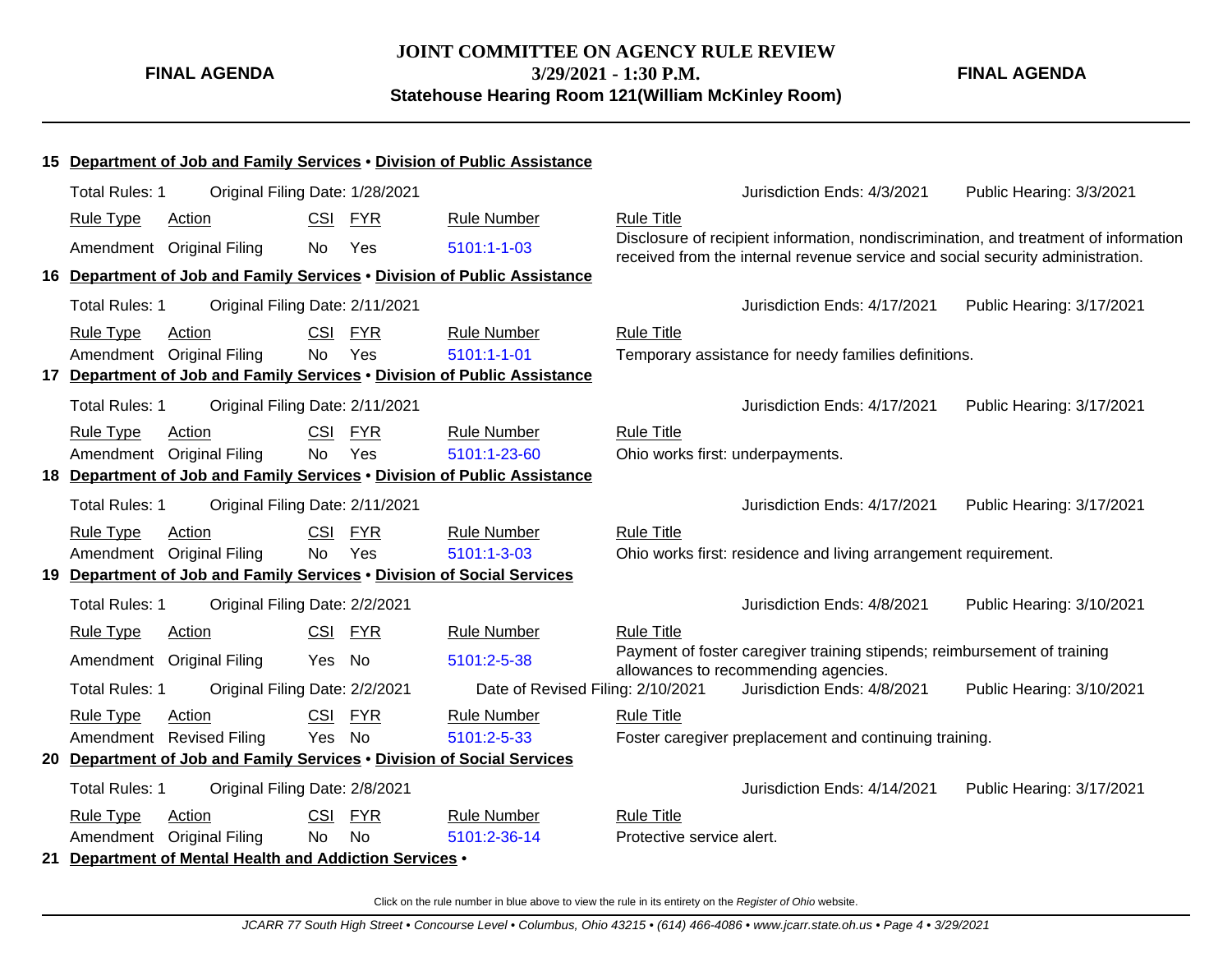# **JOINT COMMITTEE ON AGENCY RULE REVIEW**

**3/29/2021 - 1:30 P.M.**

**Statehouse Hearing Room 121(William McKinley Room)**

**FINAL AGENDA**

| Total Rules: 1                                                        | Original Filing Date: 2/10/2021 | Date of Revised Filing: 2/11/2021                                                                        |                                                                   | Jurisdiction Ends: 4/16/2021                                                                                                          | Public Hearing: 3/15/2021 |
|-----------------------------------------------------------------------|---------------------------------|----------------------------------------------------------------------------------------------------------|-------------------------------------------------------------------|---------------------------------------------------------------------------------------------------------------------------------------|---------------------------|
| <b>Rule Type</b><br>Action                                            | CSI FYR                         | <b>Rule Number</b>                                                                                       | <b>Rule Title</b>                                                 |                                                                                                                                       |                           |
| Amendment Revised Filing                                              | No.<br>Yes                      | 5122-1-04                                                                                                |                                                                   | Access to confidential personal information.                                                                                          |                           |
| 22 Department of Natural Resources . Division of Wildlife             |                                 |                                                                                                          |                                                                   |                                                                                                                                       |                           |
| Total Rules: 10                                                       | Original Filing Date: 2/12/2021 |                                                                                                          |                                                                   | Jurisdiction Ends: 4/18/2021                                                                                                          | Public Hearing: 3/18/2021 |
| <b>Rule Type</b><br>Action                                            | CSI FYR                         | <b>Rule Number</b>                                                                                       | <b>Rule Title</b>                                                 |                                                                                                                                       |                           |
| Amendment<br><b>Original Filing</b>                                   | Yes<br>No                       | 1501:31-7-05                                                                                             |                                                                   | Seasons and limits on rail, common snipe (Wilson's snipe), woodcock, gallinules<br>(common moorhens), teal, geese and mourning doves. |                           |
| Amendment<br><b>Original Filing</b>                                   | Yes<br><b>No</b>                | 1501:31-13-08                                                                                            |                                                                   | Fish daily bag limits: protected species.                                                                                             |                           |
| <b>Original Filing</b><br>Amendment                                   | Yes<br><b>No</b>                | 1501:31-13-09                                                                                            |                                                                   | Length limits on certain game fish.                                                                                                   |                           |
| <b>Original Filing</b><br>Amendment                                   | Yes<br><b>No</b>                | 1501:31-15-10                                                                                            | Wild turkey regulations.                                          |                                                                                                                                       |                           |
| Amendment<br><b>Original Filing</b>                                   | Yes<br><b>No</b>                | 1501:31-15-11                                                                                            | Deer regulations.                                                 |                                                                                                                                       |                           |
| <b>Original Filing</b><br>Amendment                                   | Yes<br><b>No</b>                | 1501:31-15-14                                                                                            |                                                                   | Youth hunting season regulations.                                                                                                     |                           |
| <b>Original Filing</b><br>Amendment                                   | Yes<br><b>No</b>                | 1501:31-15-17                                                                                            |                                                                   | Seasons for game birds, game quadrupeds and furbearing animals.                                                                       |                           |
| Amendment<br><b>Original Filing</b>                                   | Yes<br>No                       | 1501:31-21-02                                                                                            | Duck blind permit requirements.                                   |                                                                                                                                       |                           |
| <b>Original Filing</b><br>Amendment                                   | Yes<br><b>No</b>                | 1501:31-27-03                                                                                            |                                                                   | Multi-year hunting and fishing license regulations.                                                                                   |                           |
| Amendment Original Filing                                             | <b>No</b><br>Yes                | 1501:31-27-05                                                                                            |                                                                   | Lifetime hunting and fishing license regulations.                                                                                     |                           |
| Total Rules: 1                                                        | Original Filing Date: 2/12/2021 | Date of Revised Filing: 3/17/2021                                                                        |                                                                   | Jurisdiction Ends: 4/18/2021                                                                                                          | Public Hearing: 3/18/2021 |
| <b>Rule Type</b><br>Action                                            | <b>CSI</b><br><b>FYR</b>        | <b>Rule Number</b>                                                                                       | <b>Rule Title</b>                                                 |                                                                                                                                       |                           |
| Amendment Revised Filing                                              | Yes<br><b>No</b>                | 1501:31-7-06                                                                                             | Seasons and limits on ducks, brant, geese, mergansers, and coots. |                                                                                                                                       |                           |
| 23 Department of Rehabilitation and Correction .                      |                                 |                                                                                                          |                                                                   |                                                                                                                                       |                           |
| <b>Total Rules: 2</b>                                                 | Original Filing Date: 2/5/2021  |                                                                                                          |                                                                   | Jurisdiction Ends: 4/11/2021                                                                                                          | Public Hearing: 3/9/2021  |
| <b>Rule Type</b><br>Action                                            | CSI FYR                         | <b>Rule Number</b>                                                                                       | <b>Rule Title</b>                                                 |                                                                                                                                       |                           |
| Rescission<br><b>Original Filing</b>                                  | Yes<br><b>No</b>                | 5120-9-51                                                                                                | Internet access for prisoners.                                    |                                                                                                                                       |                           |
| New Rule<br><b>Original Filing</b>                                    | <b>No</b><br><b>No</b>          | 5120-9-51                                                                                                |                                                                   | Internet access for incarcerated individuals.                                                                                         |                           |
| 24 Department of Taxation .                                           |                                 |                                                                                                          |                                                                   |                                                                                                                                       |                           |
| Total Rules: 1                                                        | Original Filing Date: 1/25/2021 |                                                                                                          |                                                                   | Jurisdiction Ends: 3/31/2021                                                                                                          | Public Hearing:           |
| Rule Type<br>Action                                                   | <b>CSI</b><br><b>FYR</b>        | <b>Rule Number</b>                                                                                       | <b>Rule Title</b>                                                 |                                                                                                                                       |                           |
| Amendment Original Filing                                             | No<br>Yes                       | 5703-9-22                                                                                                |                                                                   | Personalty used or consumed directly in mining.                                                                                       |                           |
| 25 Medical Marijuana Control Program • Medical Marijuana Dispensaries |                                 |                                                                                                          |                                                                   |                                                                                                                                       |                           |
| <b>Total Rules: 7</b>                                                 | Original Filing Date: 2/2/2021  |                                                                                                          |                                                                   | Jurisdiction Ends: 4/8/2021                                                                                                           | Public Hearing: 3/12/2021 |
|                                                                       |                                 | Click on the rule number in blue above to view the rule in its entirety on the Register of Ohio website. |                                                                   |                                                                                                                                       |                           |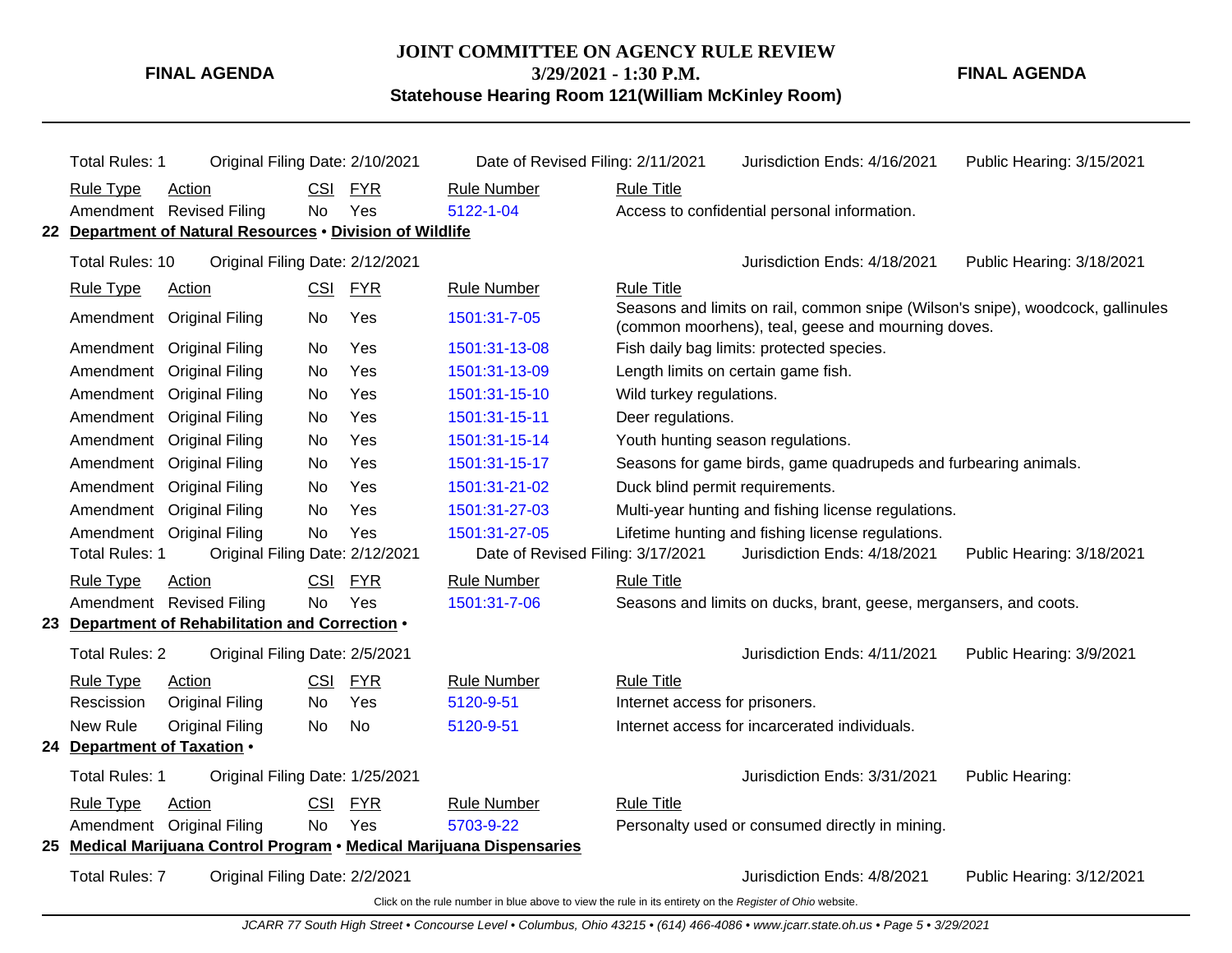# **JOINT COMMITTEE ON AGENCY RULE REVIEW 3/29/2021 - 1:30 P.M.**

### **FINAL AGENDA**

**Statehouse Hearing Room 121(William McKinley Room)**

| <b>Rule Type</b>      | Action                                 | <b>CSI</b> | <b>FYR</b> | <b>Rule Number</b>                | <b>Rule Title</b> |                                                                         |                           |
|-----------------------|----------------------------------------|------------|------------|-----------------------------------|-------------------|-------------------------------------------------------------------------|---------------------------|
| Amendment             | <b>Original Filing</b>                 | Yes        | Yes        | 3796:6-2-01                       |                   | Requests for application to operate medical marijuana dispensaries.     |                           |
| Amendment             | <b>Original Filing</b>                 | <b>Yes</b> | Yes        | 3796:6-2-02                       |                   | Applications to operate medical marijuana dispensaries.                 |                           |
| Amendment             | <b>Original Filing</b>                 | Yes        | Yes        | 3796:6-2-05                       |                   | Number of dispensary provisional licenses.                              |                           |
| Amendment             | <b>Original Filing</b>                 | Yes        | Yes        | 3796:6-2-09                       |                   | Medical marijuana dispensary employees generally.                       |                           |
| Amendment             | <b>Original Filing</b>                 | Yes        | Yes        | 3796:6-2-10                       |                   | Medical marijuana dispensary certificate of operation renewal.          |                           |
| Amendment             | <b>Original Filing</b>                 | <b>Yes</b> | Yes        | 3796:6-2-13                       |                   | Request to relocate a dispensary.                                       |                           |
| Amendment             | <b>Original Filing</b>                 | Yes        | Yes        | 3796:6-2-14                       |                   | Procedure for discontinuing business as a medical marijuana dispensary. |                           |
|                       | 26 Ohio Department of Medicaid .       |            |            |                                   |                   |                                                                         |                           |
| Total Rules: 1        | Original Filing Date: 1/29/2021        |            |            |                                   |                   | Jurisdiction Ends: 4/4/2021                                             | Public Hearing: 3/1/2021  |
| <b>Rule Type</b>      | Action                                 | <b>CSI</b> | <b>FYR</b> | <b>Rule Number</b>                | <b>Rule Title</b> |                                                                         |                           |
| Amendment             | <b>Original Filing</b>                 | <b>No</b>  | <b>No</b>  | 5160-9-05                         |                   | Pharmacy services: payment for prescribed drugs.                        |                           |
|                       | 27 Ohio Department of Medicaid .       |            |            |                                   |                   |                                                                         |                           |
| Total Rules: 1        | Original Filing Date: 2/12/2021        |            |            |                                   |                   | Jurisdiction Ends: 4/18/2021                                            | Public Hearing: 3/15/2021 |
| <b>Rule Type</b>      | Action                                 | <b>CSI</b> | <b>FYR</b> | <b>Rule Number</b>                | <b>Rule Title</b> |                                                                         |                           |
| Amendment             | <b>Original Filing</b>                 | No         | Yes        | 5160-4-19                         | Allergy services. |                                                                         |                           |
|                       | 28 Ohio Department of Medicaid .       |            |            |                                   |                   |                                                                         |                           |
| Total Rules: 1        | Original Filing Date: 2/12/2021        |            |            | Date of Revised Filing: 2/18/2021 |                   | Jurisdiction Ends: 4/18/2021                                            | Public Hearing: 3/15/2021 |
| <b>Rule Type</b>      | Action                                 | <b>CSI</b> | <b>FYR</b> | <b>Rule Number</b>                | <b>Rule Title</b> |                                                                         |                           |
|                       | Amendment Revised Filing               | No.        | Yes        | 5160-8-11                         |                   | Spinal manipulation and related diagnostic imaging services.            |                           |
|                       | 29 Ohio Department of Medicaid .       |            |            |                                   |                   |                                                                         |                           |
| Total Rules: 1        | Original Filing Date: 1/29/2021        |            |            | Date of Revised Filing: 3/5/2021  |                   | Jurisdiction Ends: 4/4/2021                                             | Public Hearing: 3/1/2021  |
| <b>Rule Type</b>      | Action                                 | <b>CSI</b> | <b>FYR</b> | <b>Rule Number</b>                | <b>Rule Title</b> |                                                                         |                           |
|                       | Amendment Revised Filing               | Yes        | Yes        | 5160-1-17.4                       |                   | Revalidation of provider agreements.                                    |                           |
|                       | 30 Ohio Police and Fire Pension Fund . |            |            |                                   |                   |                                                                         |                           |
| <b>Total Rules: 2</b> | Original Filing Date: 2/4/2021         |            |            |                                   |                   | Jurisdiction Ends: 4/10/2021                                            | Public Hearing:           |
| <b>Rule Type</b>      | Action                                 | <b>CSI</b> | <b>FYR</b> | <b>Rule Number</b>                | <b>Rule Title</b> |                                                                         |                           |
| Amendment             | <b>Original Filing</b>                 | <b>No</b>  | <b>No</b>  | 742-1-02                          |                   | Member minimum medical testing and diagnostic procedures.               |                           |
| Amendment             | <b>Original Filing</b>                 | No         | <b>No</b>  | 742-9-10                          |                   | Employer reporting requirements.                                        |                           |
|                       | 31 Ohio Police and Fire Pension Fund . |            |            |                                   |                   |                                                                         |                           |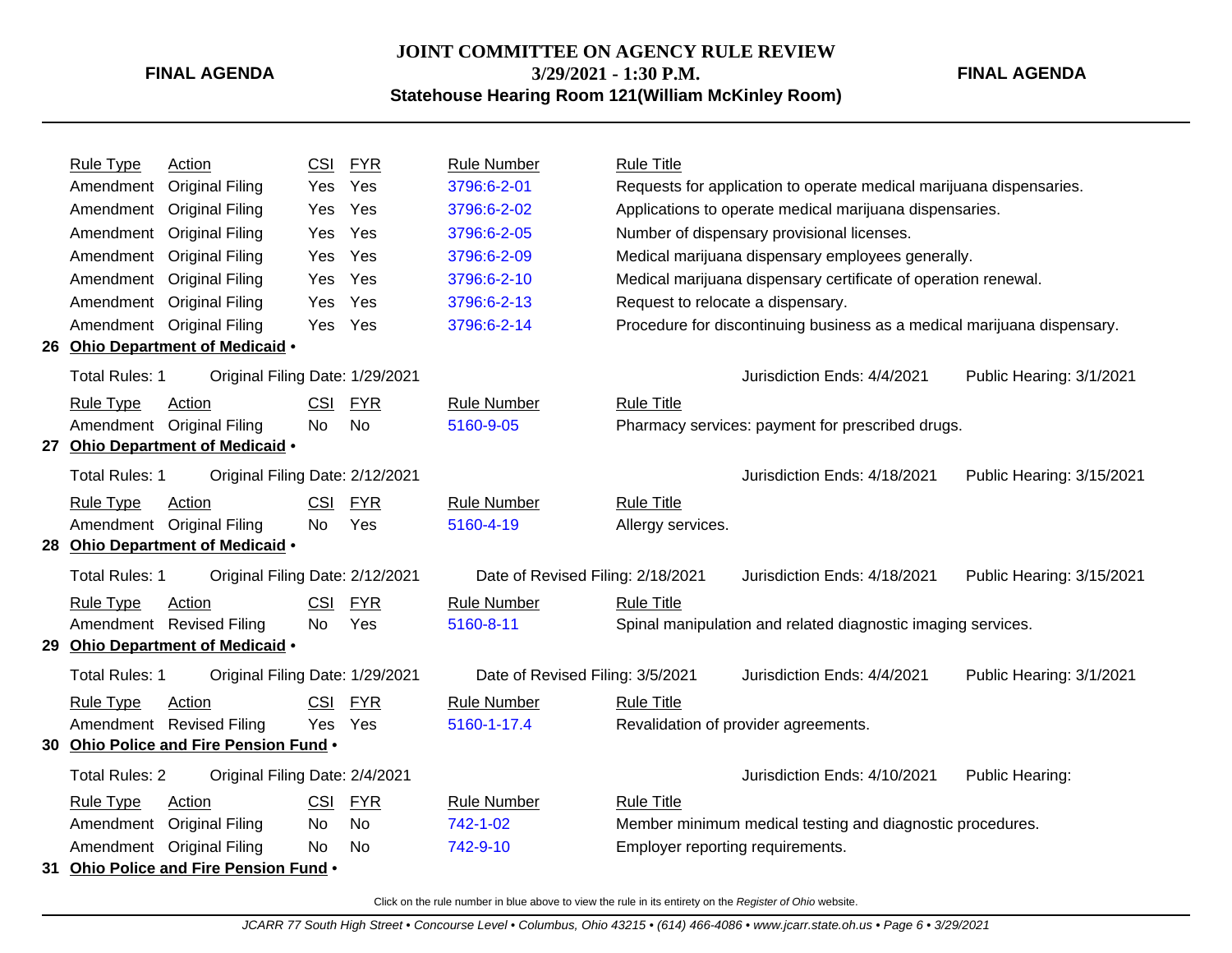### **JOINT COMMITTEE ON AGENCY RULE REVIEW 3/29/2021 - 1:30 P.M. Statehouse Hearing Room 121(William McKinley Room)**

**FINAL AGENDA**

| <b>Total Rules: 2</b> |                                                  | Original Filing Date: 2/4/2021 |                                  |                                  |                              | Jurisdiction Ends: 4/10/2021                                                                                        | Public Hearing:            |
|-----------------------|--------------------------------------------------|--------------------------------|----------------------------------|----------------------------------|------------------------------|---------------------------------------------------------------------------------------------------------------------|----------------------------|
| <b>Rule Type</b>      | Action                                           | <b>CSI</b>                     | <b>FYR</b>                       | <b>Rule Number</b>               | <b>Rule Title</b>            |                                                                                                                     |                            |
|                       | Amendment Original Filing                        | No                             | Yes                              | 742-3-17                         |                              | Withdrawal of application for service retirement or disability benefits.                                            |                            |
| Rescission            | <b>Original Filing</b>                           | No                             | Yes                              | 742-7-04                         | Extended benefits.           |                                                                                                                     |                            |
|                       | 32 Ohio Vision Professionals Board .             |                                |                                  |                                  |                              |                                                                                                                     |                            |
| <b>Total Rules: 4</b> |                                                  |                                | Original Filing Date: 2/12/2021  |                                  |                              | Jurisdiction Ends: 4/18/2021                                                                                        | Public Hearing: 3/15/2021  |
| <b>Rule Type</b>      | Action                                           | CSI FYR                        |                                  | <b>Rule Number</b>               | <b>Rule Title</b>            |                                                                                                                     |                            |
|                       | Amendment Original Filing                        | Yes                            | Yes                              | 4725-3-01                        | Application for licensure.   |                                                                                                                     |                            |
|                       | Amendment Original Filing                        | Yes                            | Yes                              | 4725-3-09                        |                              | Issuance of certificates, renewal procedures, records.                                                              |                            |
|                       | Amendment Original Filing                        | <b>Yes</b>                     | Yes                              | 4725-3-10                        | Criminal records check.      |                                                                                                                     |                            |
|                       | Amendment Original Filing                        | Yes                            | Yes                              | 4725-3-12                        |                              | Temporary license for military members and spouses.                                                                 |                            |
|                       | 33 Opportunities for Ohioans with Disabilities . |                                |                                  |                                  |                              |                                                                                                                     |                            |
| <b>Total Rules: 4</b> |                                                  |                                | Original Filing Date: 12/28/2020 | Date of Refiled Filing: 3/3/2021 |                              | Jurisdiction Ends: 4/2/2021                                                                                         | Public Hearing: 2/2/2021   |
| <b>Rule Type</b>      | Action                                           | <b>CSI</b>                     | <b>FYR</b>                       | <b>Rule Number</b>               | <b>Rule Title</b>            |                                                                                                                     |                            |
| New Rule              | <b>Refiled Filing</b>                            | No                             | <b>No</b>                        | 3304-2-54                        | Eligibility determination.   |                                                                                                                     |                            |
| New Rule              | <b>Refiled Filing</b>                            | No                             | No                               | 3304-2-56                        |                              | The individualized plan for employment.                                                                             |                            |
| New Rule              | <b>Refiled Filing</b>                            | No                             | <b>No</b>                        | 3304-2-58                        |                              | College, Occupational, and Vocational Training.                                                                     |                            |
| New Rule              | <b>Refiled Filing</b>                            | <b>No</b>                      | <b>No</b>                        | 3304-2-59                        | Scope of services.           |                                                                                                                     |                            |
|                       | 34 State Board of Pharmacy . Drug Compounding    |                                |                                  |                                  |                              |                                                                                                                     |                            |
| Total Rules: 1        |                                                  |                                | Original Filing Date: 2/11/2019  | Date of Refiled Filing: 3/1/2021 |                              | Jurisdiction Ends: 3/31/2021                                                                                        | Public Hearing: 11/13/2020 |
| <b>Rule Type</b>      | Action                                           | <b>CSI</b>                     | <b>FYR</b>                       | <b>Rule Number</b>               | <b>Rule Title</b>            |                                                                                                                     |                            |
| <b>New Rule</b>       | <b>Refiled Filing</b>                            | Yes                            | <b>No</b>                        | 4729:7-3-02                      | Exemptions.                  |                                                                                                                     |                            |
|                       | 35 State Board of Pharmacy . Pharmacists         |                                |                                  |                                  |                              |                                                                                                                     |                            |
| Total Rules: 1        |                                                  | Original Filing Date: 2/3/2021 |                                  |                                  |                              | Jurisdiction Ends: 4/9/2021                                                                                         | Public Hearing: 3/11/2021  |
| <b>Rule Type</b>      | Action                                           | <b>CSI</b>                     | <b>FYR</b>                       | <b>Rule Number</b>               | <b>Rule Title</b>            |                                                                                                                     |                            |
| New Rule              | <b>Original Filing</b>                           | Yes                            | No                               | 4729:1-2-10                      | <b>Emeritus Pharmacists.</b> |                                                                                                                     |                            |
| Total Rules: 1        |                                                  | Original Filing Date: 2/3/2021 |                                  | Date of Revised Filing: 2/3/2021 |                              | Jurisdiction Ends: 4/9/2021                                                                                         | Public Hearing: 3/11/2021  |
| <b>Rule Type</b>      | <b>Action</b>                                    | <b>CSI</b>                     | <b>FYR</b>                       | <b>Rule Number</b>               | <b>Rule Title</b>            |                                                                                                                     |                            |
| New Rule              | <b>Revised Filing</b>                            | Yes No                         |                                  | 4729:1-2-09                      |                              | Expedited pharmacist licensure for members of the military and spouses who are<br>licensed in another jurisdiction. |                            |
|                       | 36 State Board of Pharmacy . Pharmacy Interns    |                                |                                  |                                  |                              |                                                                                                                     |                            |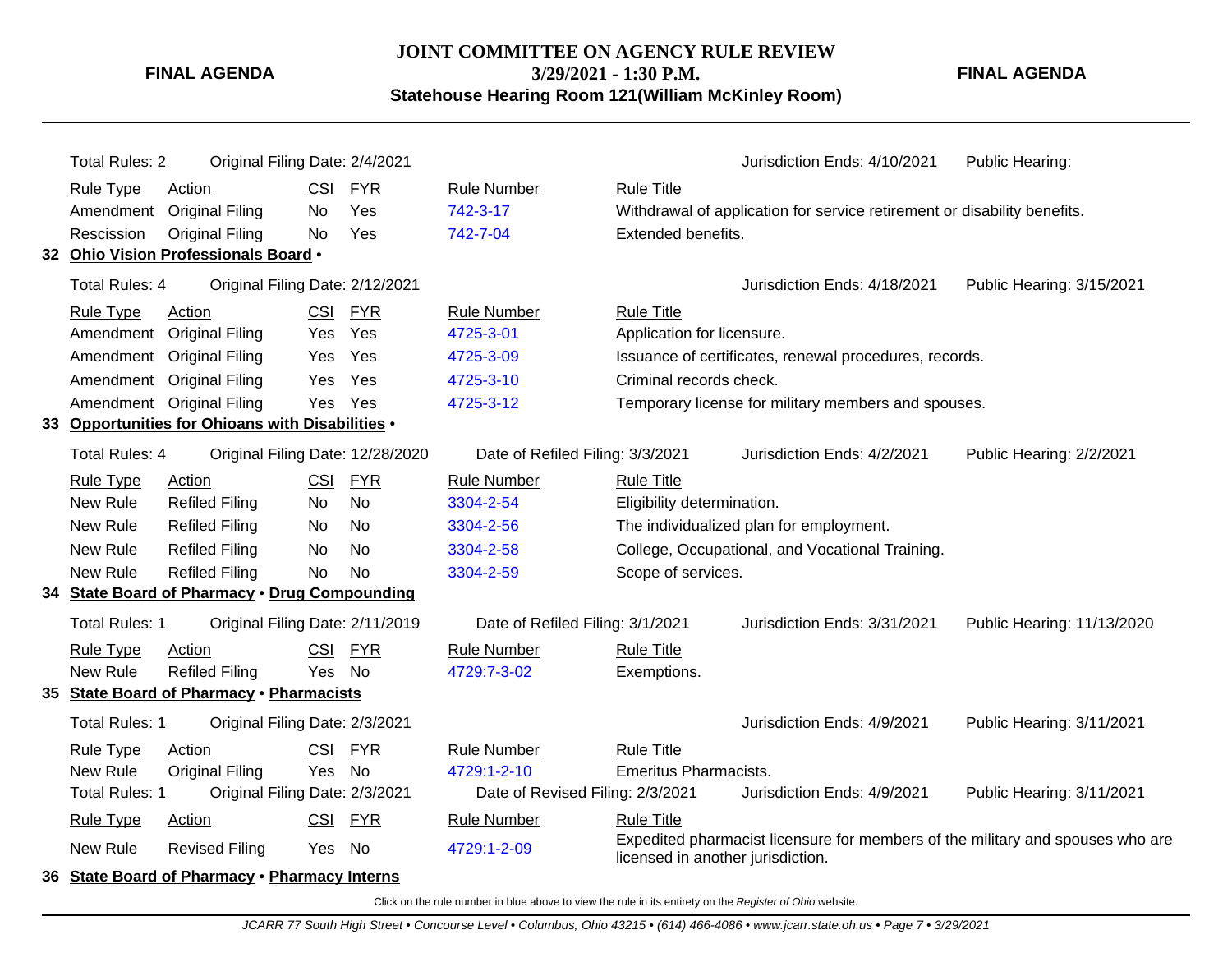**JOINT COMMITTEE ON AGENCY RULE REVIEW 3/29/2021 - 1:30 P.M. Statehouse Hearing Room 121(William McKinley Room)**

**FINAL AGENDA**

|                          | Total Rules: 1        |                            | Original Filing Date: 2/3/2021                    |                                                                                                          |                          | Jurisdiction Ends: 4/9/2021                                                                                                                   | Public Hearing: 3/11/2021  |  |
|--------------------------|-----------------------|----------------------------|---------------------------------------------------|----------------------------------------------------------------------------------------------------------|--------------------------|-----------------------------------------------------------------------------------------------------------------------------------------------|----------------------------|--|
|                          | <b>Rule Type</b>      | Action                     | CSI FYR                                           | <b>Rule Number</b>                                                                                       | <b>Rule Title</b>        |                                                                                                                                               |                            |  |
|                          | New Rule              | <b>Original Filing</b>     | Yes No                                            | 4729:2-2-11                                                                                              |                          | Expedited pharmacy intern licensure for members of the military and spouses who<br>are licensed in another jurisdiction.                      |                            |  |
|                          |                       |                            | 37 State Board of Pharmacy . Pharmacy Technicians |                                                                                                          |                          |                                                                                                                                               |                            |  |
|                          | Total Rules: 1        |                            | Original Filing Date: 2/3/2021                    |                                                                                                          |                          | Jurisdiction Ends: 4/9/2021                                                                                                                   | Public Hearing: 3/11/2021  |  |
|                          | <b>Rule Type</b>      | Action                     | CSI FYR                                           | <b>Rule Number</b>                                                                                       | <b>Rule Title</b>        |                                                                                                                                               |                            |  |
|                          | New Rule              | <b>Original Filing</b>     | No<br>Yes                                         | 4729:3-2-06                                                                                              |                          | Expedited pharmacy technician registration for members of the military and<br>spouses who are licensed or registered in another jurisdiction. |                            |  |
|                          |                       |                            |                                                   | 38 State Board of Pharmacy . Terminal Distributors of Dangerous Drugs                                    |                          |                                                                                                                                               |                            |  |
|                          | Total Rules: 1        |                            | Original Filing Date: 1/27/2020                   | Date of Refiled Filing: 3/1/2021                                                                         |                          | Jurisdiction Ends: 3/31/2021                                                                                                                  | Public Hearing: 11/13/2020 |  |
|                          | <b>Rule Type</b>      | Action                     | CSI FYR                                           | <b>Rule Number</b>                                                                                       | <b>Rule Title</b>        |                                                                                                                                               |                            |  |
|                          | New Rule              | <b>Refiled Filing</b>      | Yes No                                            | 4729:5-9-03.1                                                                                            | institutional pharmacy.  | Contingency drugs in an institutional facility and emergency access to an                                                                     |                            |  |
| 39                       |                       |                            |                                                   | <b>State Board of Pharmacy . Terminal Distributors of Dangerous Drugs</b>                                |                          |                                                                                                                                               |                            |  |
|                          | <b>Total Rules: 2</b> |                            | Original Filing Date: 5/8/2020                    | Date of Refiled Filing: 3/1/2021                                                                         |                          | Jurisdiction Ends: 3/31/2021                                                                                                                  | Public Hearing: 8/27/2020  |  |
|                          | <b>Rule Type</b>      | Action                     | CSI FYR                                           | <b>Rule Number</b>                                                                                       | <b>Rule Title</b>        |                                                                                                                                               |                            |  |
|                          | New Rule              | <b>Refiled Filing</b>      | No<br>Yes                                         | 4729:5-5-20                                                                                              |                          | Remote Outpatient Prescription Processing.                                                                                                    |                            |  |
|                          | New Rule              | <b>Refiled Filing</b>      | Yes No                                            | 4729:5-9-02.14                                                                                           |                          | Remote medication order processing.                                                                                                           |                            |  |
| 40.                      |                       |                            |                                                   | <b>State Board of Pharmacy . Terminal Distributors of Dangerous Drugs</b>                                |                          |                                                                                                                                               |                            |  |
|                          | Total Rules: 1        |                            | Original Filing Date: 1/13/2021                   | Date of Refiled Filing: 3/3/2021                                                                         |                          | Jurisdiction Ends: 4/2/2021                                                                                                                   | Public Hearing: 2/18/2021  |  |
|                          | <b>Rule Type</b>      | Action                     | <b>CSI</b><br><b>FYR</b>                          | <b>Rule Number</b>                                                                                       | <b>Rule Title</b>        |                                                                                                                                               |                            |  |
|                          | New Rule              | <b>Refiled Filing</b>      | No<br>Yes                                         | 4729:5-18-02                                                                                             | Ownership and Operation. |                                                                                                                                               |                            |  |
| 41                       |                       | State Chiropractic Board . |                                                   |                                                                                                          |                          |                                                                                                                                               |                            |  |
|                          | <b>Total Rules: 2</b> |                            | Original Filing Date: 2/10/2021                   |                                                                                                          |                          | Jurisdiction Ends: 4/16/2021                                                                                                                  | Public Hearing: 3/18/2021  |  |
|                          | <b>Rule Type</b>      | Action                     | CSI FYR                                           | <b>Rule Number</b>                                                                                       | <b>Rule Title</b>        |                                                                                                                                               |                            |  |
|                          | Rescission            | <b>Original Filing</b>     | Yes<br>Yes                                        | 4734-11-01                                                                                               | Military considerations. |                                                                                                                                               |                            |  |
|                          | New Rule              | <b>Original Filing</b>     | No<br>Yes                                         | 4734-11-01                                                                                               | Military considerations. |                                                                                                                                               |                            |  |
| 42 State Medical Board . |                       |                            |                                                   |                                                                                                          |                          |                                                                                                                                               |                            |  |
|                          | Total Rules: 4        |                            | Original Filing Date: 10/30/2020                  | Date of Refiled Filing: 3/1/2021                                                                         |                          | Jurisdiction Ends: 3/31/2021                                                                                                                  | Public Hearing: 3/15/2021  |  |
|                          | <b>Rule Type</b>      | <b>Action</b>              | CSI FYR                                           | <b>Rule Number</b>                                                                                       | <b>Rule Title</b>        |                                                                                                                                               |                            |  |
|                          |                       |                            |                                                   | Click on the rule number in blue above to view the rule in its entirety on the Register of Ohio website. |                          |                                                                                                                                               |                            |  |

JCARR 77 South High Street • Concourse Level • Columbus, Ohio 43215 • (614) 466-4086 • www.jcarr.state.oh.us • Page 8 • 3/29/2021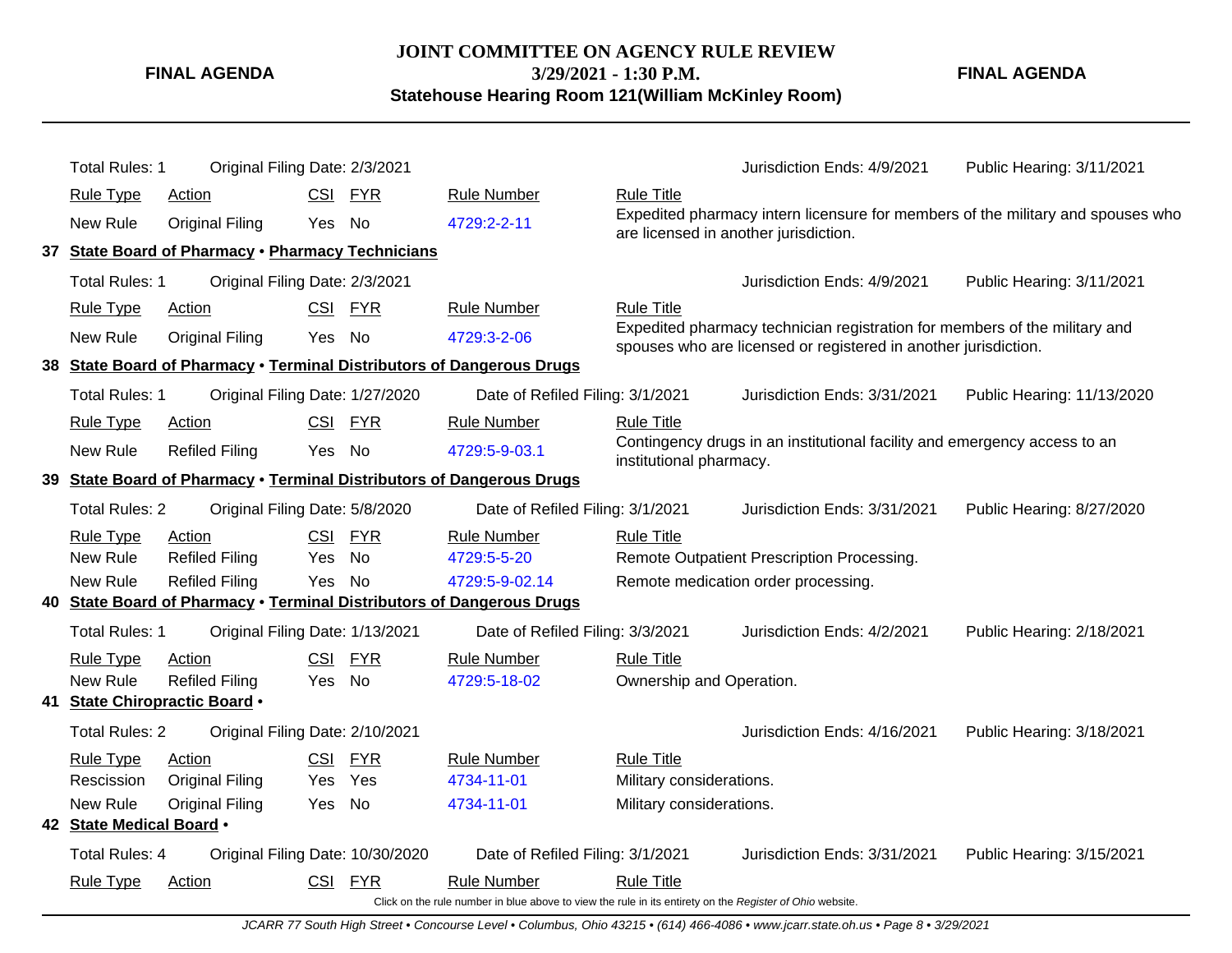## **JOINT COMMITTEE ON AGENCY RULE REVIEW**

**FINAL AGENDA**

### **3/29/2021 - 1:30 P.M. Statehouse Hearing Room 121(William McKinley Room)**

**FINAL AGENDA**

| Rescission               | <b>Refiled Filing</b>                                      | Yes        | Yes        | 4731-10-02         | Requisite hours of continuing medical education for license renewal or<br>reinstatement. |
|--------------------------|------------------------------------------------------------|------------|------------|--------------------|------------------------------------------------------------------------------------------|
| New Rule                 | <b>Refiled Filing</b>                                      | Yes        | No         | 4731-10-02         | Requisite hours of continuing medical education for license renewal or<br>reinstatement. |
| Rescission               | <b>Refiled Filing</b>                                      | Yes        | Yes        | 4731-10-08         | Evidence of continuing medical education.                                                |
| New Rule                 | <b>Refiled Filing</b>                                      | Yes        | <b>No</b>  | 4731-10-08         | Evidence of continuing medical education.                                                |
| 43 State Medical Board . |                                                            |            |            |                    |                                                                                          |
| <b>Total Rules: 2</b>    | Original Filing Date: 2/11/2021                            |            |            |                    | Jurisdiction Ends: 4/17/2021<br>Public Hearing: 3/15/2021                                |
| <b>Rule Type</b>         | Action                                                     | <b>CSI</b> | <b>FYR</b> | <b>Rule Number</b> | <b>Rule Title</b>                                                                        |
| Amendment                | <b>Original Filing</b>                                     | Yes        | Yes        | 4731-8-04          | Valid reasons for accessing confidential person information.                             |
|                          | Amendment Original Filing                                  | Yes        | Yes        | 4731-8-05          | Confidentiality statutes.                                                                |
| 44 State Medical Board . |                                                            |            |            |                    |                                                                                          |
| <b>Total Rules: 4</b>    | Original Filing Date: 2/11/2021                            |            |            |                    | Jurisdiction Ends: 4/17/2021<br>Public Hearing: 3/15/2021                                |
| <b>Rule Type</b>         | Action                                                     | <b>CSI</b> | <b>FYR</b> | <b>Rule Number</b> | <b>Rule Title</b>                                                                        |
| Amendment                | <b>Original Filing</b>                                     | <b>Yes</b> | Yes        | 4731-17-01         | Definitions.                                                                             |
|                          | Amendment Original Filing                                  | Yes        | Yes        | 4731-17-04         | Disinfection and sterilization.                                                          |
| Amendment                | <b>Original Filing</b>                                     | Yes        | Yes        | 4731-17-05         | Handling and disposal of sharps and wastes.                                              |
|                          | Amendment Original Filing                                  | Yes        | Yes        | 4731-17-07         | Violations.                                                                              |
| 45 State Medical Board . |                                                            |            |            |                    |                                                                                          |
| <b>Total Rules: 1</b>    | Original Filing Date: 2/11/2021                            |            |            |                    | Jurisdiction Ends: 4/17/2021<br>Public Hearing: 3/15/2021                                |
| <b>Rule Type</b>         | <b>Action</b>                                              | <b>CSI</b> | <u>FYR</u> | <b>Rule Number</b> | <b>Rule Title</b>                                                                        |
| New Rule                 | <b>Original Filing</b>                                     | Yes        | No         | 4731-36-04         | Temporary licensure for members of the military and spouses who are licensed in          |
|                          | 46 State Medical Board - Radiologist Assistant Licensing . |            |            |                    | another jurisdiction.                                                                    |
|                          |                                                            |            |            |                    |                                                                                          |
| Total Rules: 3           | Original Filing Date: 2/11/2021                            |            |            |                    | Jurisdiction Ends: 4/17/2021<br>Public Hearing: 3/15/2021                                |
| <b>Rule Type</b>         | Action                                                     | <b>CSI</b> | <b>FYR</b> | <b>Rule Number</b> | <b>Rule Title</b>                                                                        |
| Rescission               | <b>Original Filing</b>                                     | Yes        | Yes        | 4774-1-02          | Application for a certificate to practice.                                               |
| New Rule                 | <b>Original Filing</b>                                     | Yes        | <b>No</b>  | 4774-1-02          | Application for an initial license to practice.                                          |
| Amendment                | <b>Original Filing</b>                                     | Yes        | Yes        | 4774-1-03          | Renewal of a certificate to practice.                                                    |
|                          |                                                            |            |            |                    |                                                                                          |

# **To Be Refiled**